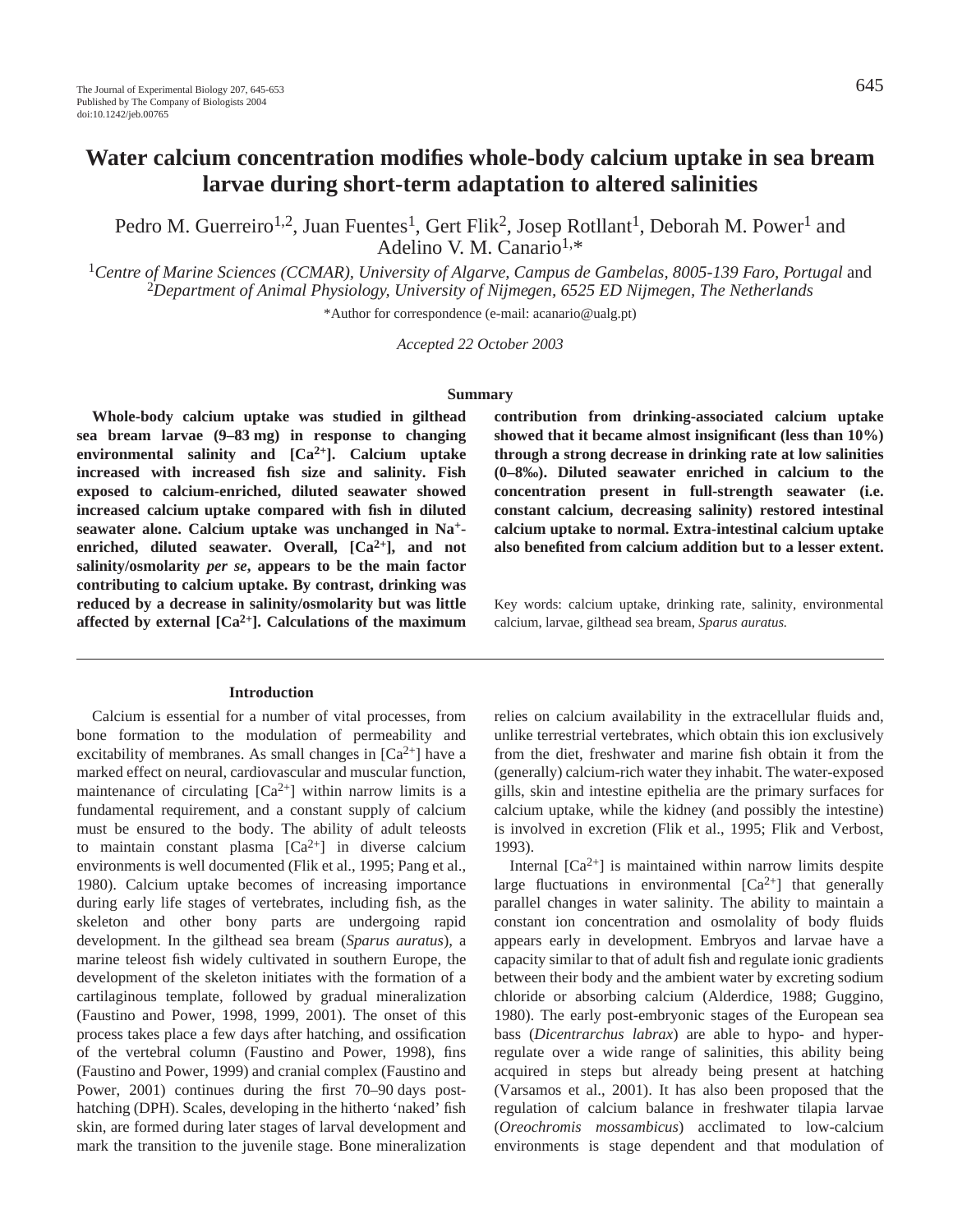#### 646 P. M. Guerreiro and others

calcium fluxes is closely correlated with levels of body calcium content (Chou et al., 2002; Hwang et al., 1996).

Fish in seawater tend to gain ions such as sodium and chloride through diffusion and to lose water by osmosis. The acquisition of the capacity to control water balance in relation to external salinity through drinking by fish larvae is, therefore, fundamental for osmoregulation (Flik et al., 2002; Varsamos et al., 2001), and drinking occurs before the development of a functional anus and gills (Tytler and Blaxter, 1988a,b).

Since whole-body calcium uptake correlates positively to environmental  $[Ca^{2+}]$ , salinity (as a result of [NaCl]) and drinking, the relative contribution of each of these variables to calcium uptake is uncertain. In the present study, we have examined the relationship between calcium uptake and drinking by submitting gilthead sea bream larvae to abrupt short-term changes of combinations of water salinity and  $[Ca^{2+}].$ 

#### **Materials and methods**

# *Fish and media*

Gilthead sea bream larvae (*Sparus auratus* L.) were reared at Instituto de Investiga o des Pescas e do Mar (IPIMAR; Olhão, Portugal) in 90% recirculating 200-litre conical tanks according to standard procedures at 36‰ salinity and 20°C. Whole-body calcium content was measured in specimens collected every 5 days from 20 DPH to 75 DPH and at 120 DPH (*N*≥10 individuals per age group). Larvae were fasted for 24 h before being sacrificed using an excess of 2phenoxyethanol (0.5% v/v; Sigma-Aldrich, Madrid, Spain), weighed to the nearest 0.1 mg (Sartorius balance, precision  $10^{-6}$  g) and digested with 100 µl of 70% nitric acid (v/v; Sigma-Aldrich) for 24 h. Individual total body calcium content was determined by means of inductively coupled plasma atomic emission spectrometry (ICP-AES; Plasma IL200; Thermo Jarell Ash, Franklin, MA, USA). For size/age-related calcium uptake studies and for altered salinity experiments, larvae (obtained from Timar, Culturas em Água, Portugal) were 30-60 DPH and 45 DPH, respectively. To obtain the desired reductions in salinity, full-strength seawater (SW) was diluted using distilled water. To obtain salinity,  $[Ca^{2+}]$  or  $[Na^+]$ identical or above those of full-strength seawater, marine salt (Instant Ocean; Aquarium Systems, Sarrebourg, France), calcium chloride (Sigma-Aldrich) or sodium chloride (Sigma-Aldrich) was added to full-strength or diluted seawater as required (see Table 1 for atomic absorption chromatography analysis of experimental media).

#### *Determination of calcium influx*

Fish were netted and transferred to 25-ml vessels with aerated seawater and, after 30 min, <sup>45</sup>CaCl<sub>2</sub> (NEN, Boston, MA, USA) was added to the water (final activity of  $3.7 \text{ kBq m}^{-1}$ ). At the end of the experiment (normally lasting  $4 h$ ), water samples were collected. The larvae were rinsed in tracer-free water, sacrificed, weighed and digested as indicated above, neutralised with an identical volume of  $2 \text{ mol } l^{-1}$  sodium

hydroxide (Sigma-Aldrich) and bleached with 300 µl of 35% hydrogen peroxide (Fluka, Sigma-Aldrich) to prevent colour quenching. Water calcium content was measured by a colourimetric endpoint assay (Sigma-Aldrich, assay No. 587). Water and digested larval samples were dissolved in OptiPhase HiSafe II liquid scintillation fluid (Wallac, Amersham Pharmacia Biotech, Lisbon, Portugal), and <sup>45</sup>Ca activity was measured in a scintillation counter (Model LS6000IC; Beckman Instruments Inc., Fullerton, CA, USA). Calcium influx (Ca<sub>in</sub>) was calculated according to the following equation:  $Ca<sub>in</sub>=$  $(A_fC_w)/(A_w t)$ , where  $A_f$  is the total <sup>45</sup>Ca activity in fish (c.p.m.),  $C_w$  is the total calcium concentration in water (nmol  $l^{-1}$ ),  $A_w$  is the total  ${}^{45}Ca$  activity in water (c.p.m.  $l^{-1}$ ), and *t* is duration of exposure (h). Calcium influx is expressed as nmol  $h^{-1}$ . Extraintestinal calcium uptake was estimated by subtracting the amount of calcium in the water imbibed (i.e. drinking rate; see below) from the total whole-body calcium uptake.

# *Determination of drinking rate*

The procedure used for the determination of drinking rate was the same as for calcium influx but  $3.7 \text{ kBq ml}^{-1}$  of  $51\text{Cr}$ -EDTA (NEN) was added to the water. Radioactivity was counted in a gamma counter (Wallac 1470 Wizard gamma counter; Amersham Pharmacia Biotech). In some experiments, calcium influx and drinking rate were measured simultaneously. Drinking rate (*DR*) was calculated as: *DR*=*A*f/(*A*w*t*), where *A*f is the total activity of <sup>51</sup>Cr-EDTA in the fish (c.p.m.),  $A_w$  is the tracer activity in water (c.p.m.  $ml^{-1}$ ), and *t* is the duration of exposure (h). Results are expressed as  $nl h^{-1}$ .

# *Effects of tracer exposure time and body size on whole-body Ca2+ influx*

The effect of duration of exposure to  $45CaCl<sub>2</sub>$  on calcium uptake was determined by sampling larvae in different vessels at 2 h, 4 h, 6 h, 8 h and 16 h after radioisotope addition. Intact gilthead sea bream larvae accumulated 45Ca at a constant rate for at least 16 h and therefore the tracer experiments were conducted within this time-span to reflect initial speed of calcium influx, thus eliminating possible effects of tracer backflow.

The effect of body size was tested in five different experiments in 100%SW with larvae ranging in mass from 5 mg to 150 mg. Calcium influx was determined as described above.

# *Time-series of adjustment of Ca2+ influx to diluted seawater*

Larvae were transferred to 25-ml vessels containing 100%SW (four groups, *N*≥15) or 50%SW (three groups,  $N\geq$ 15), and <sup>45</sup>CaCl<sub>2</sub> was immediately added. Larvae were collected at  $2h$ ,  $4h$ ,  $8h$  and  $16h$  after transfer (HAT; 100%SW) and at 4 HAT, 8 HAT and 16 HAT (50%SW), rinsed, sacrificed, weighed and dissolved to determine calcium influx as described above.

*Effects of [Ca2+] and [Na+] on Ca2+ influx and drinking rates* Gilthead sea bream larvae (*N*=20–40 per group) were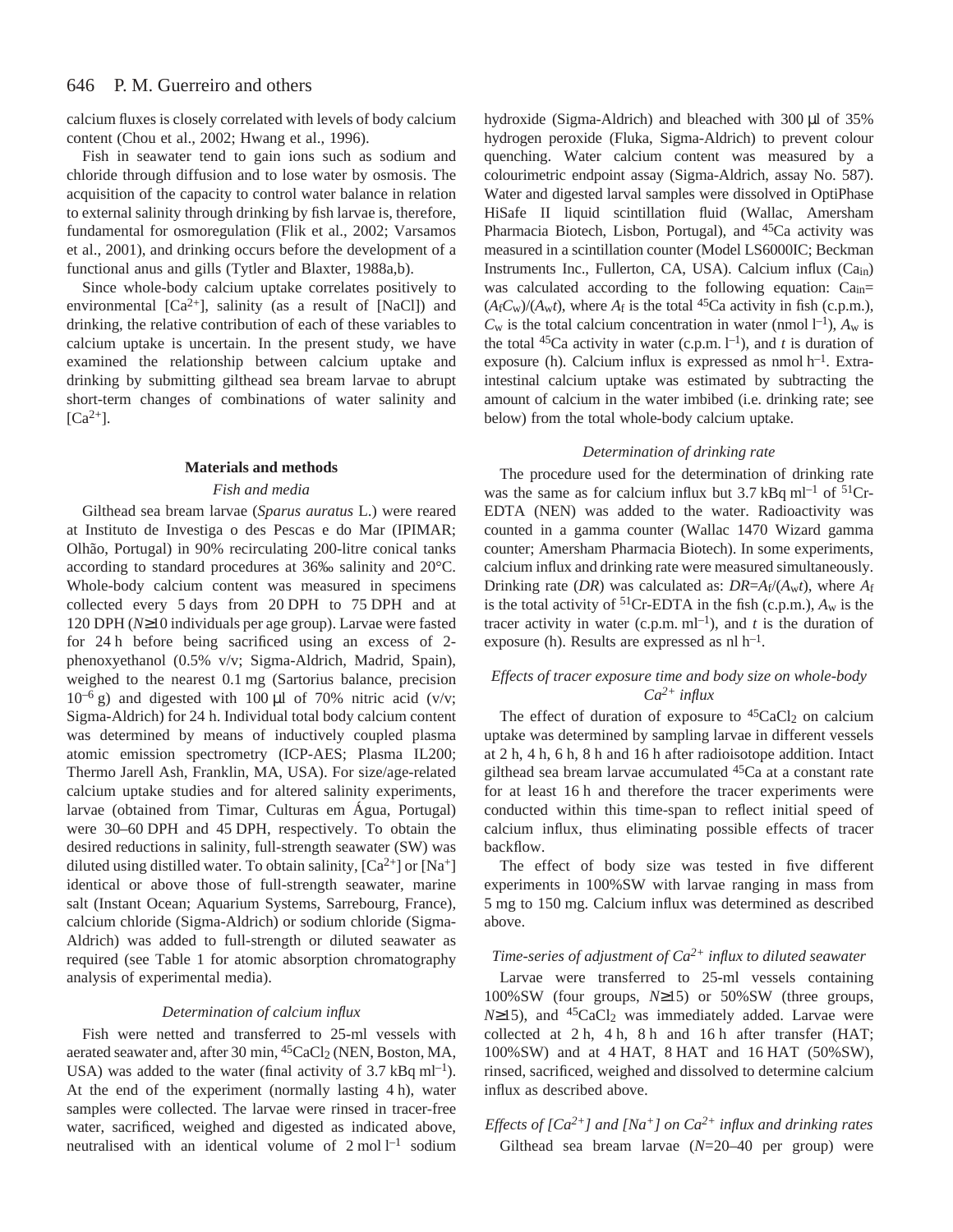Table 1. *Ionic composition and chemical properties of seawater, seawater supplemented with marine salt, seawater diluted with distilled water, seawater diluted with distilled water supplemented with calcium chloride or sodium chloride and freshwater alone*

| Media (%SW) | Salinity (‰)   | Osmolality<br>$(mOsmol kg^{-1})$ | $Na^{+}$ (mmol $l^{-1}$ ) | $Cl^{-}$ (mmol $l^{-1}$ ) | $Ca^{2+}$ (mmol $l^{-1}$ ) |
|-------------|----------------|----------------------------------|---------------------------|---------------------------|----------------------------|
| 150%        | 55             | 1674                             | 696                       | 678                       | 17.1                       |
| 100%        | 35.5           | 1070                             | 454                       | 520                       | 11.4                       |
| 50%         | 17             | 551                              | 226                       | 258                       | 5.6                        |
| 25%         | 9              | 268                              | 123                       | 175                       | 3.2                        |
| 10%         | 3.5            | 110                              | 57                        | 53                        | 1.6                        |
| $0\%$       | $\overline{0}$ | 3                                | 1.4                       | 1.3                       | 0.5                        |
| $100% + Ca$ | 36             | 1097                             | 442                       | 534                       | 17.6                       |
| $25% + Ca$  | 9.9            | 287                              | 107                       | 182                       | 10.5                       |
| $10% + Ca$  | 3.7            | 112                              | 51                        | 79                        | 9.2                        |
| $25% + Na$  | 36             | 1107                             | 541                       | 535                       | 3.1                        |
| $10\% + Na$ | 36             | 1101                             | 502                       | 527                       | 1.5                        |

transferred to 25-ml vessels containing the experimental media (see Table 1 for precise ionic composition):  $100\%SW$ , 150%SW, 25%SW, 10%SW, 0%SW, 100%SW plus CaCl2 (100%SW+Ca), 25%SW plus CaCl2 (25%SW+Ca), 25%SW plus NaCl  $(25\%SW+Na)$ , 10%SW plus CaCl<sub>2</sub>  $(10\%SW+Ca)$ and  $10\%$ SW plus NaCl ( $10\%$ SW+Na) for 4 h and 20 h ( $0\%$ SW only for 4 h) before addition of  $45$ CaCl<sub>2</sub> and  $51$ Cr-EDTA. After 4 h in radioisotope-containing water, the fish were rinsed, sacrificed, weighed and dissolved to determine calcium influx and drinking rate.  $[Ca^{2+}]$  in 100%SW+Ca was adjusted to that of 150%SW, and 25%SW+Ca and 10%SW+Ca was adjusted to that of  $100\%$ SW. [Na<sup>+</sup>] in  $25\%$ SW+Na and  $10\%$ SW+Na was adjusted to that of 100%SW.

## *Statistical analysis*

The effect of treatments on calcium uptake and drinking was analysed by one-way or two-way covariance analysis (ANCOVA) with body size as covariate using the General Linear Model module in the Systat software (version 10.2; Systat Software Inc., Richmond, CA, USA). Contrasts were used to test the relationship among cell means. Least squares means and their standard errors adjusted for mass are used to report effect of treatments. Multiple linear regression analysis was used to compare the relative contribution of calcium, sodium and osmolarity to calcium uptake. Whenever the data were required to be normalised, a logarithmic transformation was used. The significance level was established as *P*<0.05 unless otherwise stated.

### **Results**

### *Whole-body mineral content*

The relationship between whole-body calcium content (*Q*; µmol) and wet body mass was described by the equation  $Q=0.0502M^{1.249}$  (*M* range=0.5–500 mg;  $r_0=0.993$ ,  $P<0.0001$ , *N*=196). The slope of the regression line (1.249) was significantly different from 1, indicating that total body calcium was related to body mass by a slightly positive allometry.

# *Effects of salinity and addition of Ca2+ or Na+ on Ca2+ influx*

Whole-body calcium influx in 100%SW was strongly dependent on body mass  $(Ca_{in}=2588M^{0.496}$ ; Fig. 1A), even after normalisation to unit of body mass (Ca<sub>in,M</sub>=2588*M*<sup>-504</sup>; Fig. 1B). The same relationship was observed 8 HAT to media of other salinities; the slope was similar but the *y*-intercept was proportional to the salinity (data not shown). Because the dependency of calcium influx on body mass was highly significant across the mass range of the larvae used in the experiments, subsequent data analysis considered mass as a covariate to remove its effect. When fish were transferred from 100%SW to 50%SW, adjustment to a lower calcium influx was noticeable between 4 h and 8 h after the onset of exposure (Fig. 2). By 8 HAT, the influx rate at  $50\%$ SW was 30% significantly lower than at 100%SW and was 65% lower by 16 HAT. Transfer of larvae from 100%SW to 150%SW led to a 50% increase in calcium influx by 8 HAT (Fig. 3A) and 100% by 24 HAT (Fig. 3B). Transfer to lower salinities lowered calcium influx  $8$  HAT by 50% at  $25\%$ SW and by 90% at 0%SW (Fig. 3A). A similar reduction was also found 24 HAT.

To establish whether salinity or ambient  $[Ca^{2+}]$  determined the rate of calcium uptake, larvae were exposed to altered salinities and to different  $[Ca^{2+}]$  and  $[Na^{+}]$ . Larvae exposed to 100%SW to which  $[Ca^{2+}]$  was adjusted to 17.6 mmol  $l^{-1}$ (similar to that of  $150\%$ SW) had calcium influx rates at  $8$  HAT and 24 HAT similar to those in  $150\%$ SW (Fig. 3A,B). Similarly, transfer to 25% and 10% diluted seawater in which  $[Ca^{2+}]$  had been adjusted to levels of 100%SW resulted in increased calcium influx rates. At 8 HAT, the increase was only significant at 10%SW+Ca (although influx rates did not reach those of  $100\%$  SW), but at 24 HAT both  $25\%$  SW+Ca and 10%SW+Ca had calcium influx rates similar to those found in 100%SW (Fig. 3B).

Placing larvae in diluted medium supplemented with NaCl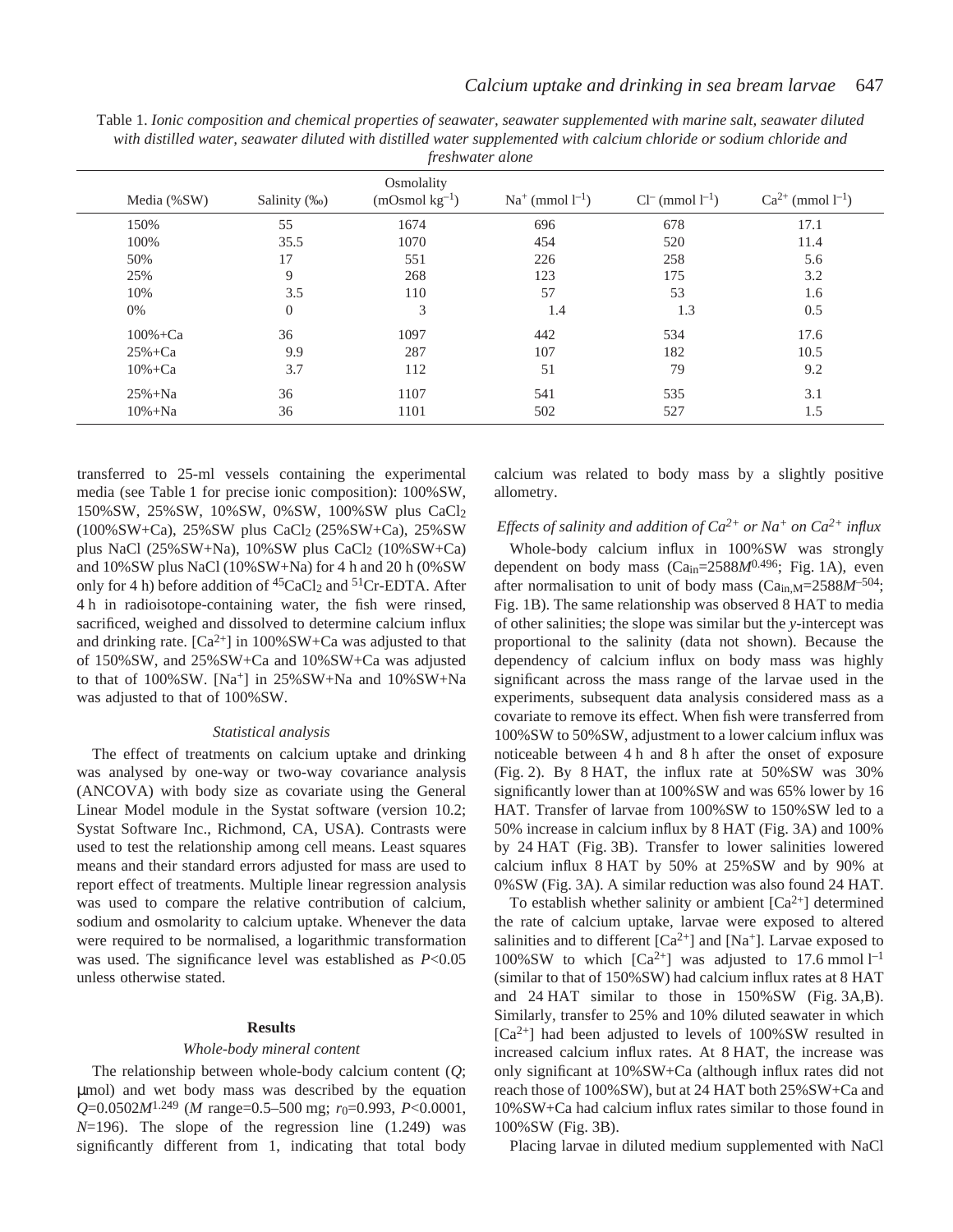

Fig. 1. (A) Relationship between whole-body calcium influx and wet body mass. (B) The same relationship with calcium influx divided by body mass, referred to as specific calcium influx. Indicated are the regression lines (middle lines) and their 95% confidence limits, correlation coefficents (*r*0), statistical significance levels (*P*) and number of fish used (*N*).

to levels similar to 100%SW resulted in high mortality (Table 2), which was most severe in the  $10\%SW+Na$  group: all fish died within 2 HAT. Nevertheless, the surviving 25%SW+Na group had calcium influx rates similar to their respective controls (25%SW) at both 8 HAT and 24 HAT. Interestingly, fish transferred directly to 0%SW were able to adjust better than fish in 10%SW+Na, with 50% of the initial group surviving to the end of the 8-h period. To confirm that



Fig. 2. Time-course of whole-body calcium influx rate in fish maintained at 100%SW (filled circles) and in fish transferred to 50%SW (open circles) for a 16-h period. Each point is the mean least squares adjusted for body mass (10–50 mg), and the vertical lines are their standard errors. Asterisks represent statistically significant differences to 100%SW (\**P*<0.01; \*\**P*<0.001) at a given time.

calcium influx was related only to fish size and to water  $[Ca^{2+}]$ , a multiple regression analysis, which also included water osmolarity and [Na+] as independent variables, was carried out. We found strong colinearity between medium  $[Ca^{2+}]$ ,  $[Na^{+}]$ and osmolarity, implying some uncertainty as to the relative contributions between the three variables to calcium influx. The multiple linear regression equation, pooling data from 8 HAT and 24 HAT, was: log Ca<sub>in</sub>=2.659+0.003[Na<sup>+</sup>]-0.001Os+0.041[Ca<sup>2+</sup>]+0.679 log *M*, where Os is osmolarity. As can be observed, according to this model, the effect of  $[Ca^{2+}]$  on  $Ca^{2+}$  influx is at least one order of magnitude higher than that of [Na+] or osmolarity, suggesting that ambient  $[Ca^{2+}]$  is a major modifier of  $Ca^{2+}$  influx. The relationships

Table 2. *Cumulative mortality, M (%), and number of surviving fish (*N*) recorded 8·h and 24·h after transfer to the media shown in Table·1*

|             | 8 HAT |    | 24 HAT    |           |
|-------------|-------|----|-----------|-----------|
| Media (%SW) | M(%)  | N  | $M$ (%)   | N         |
| 150%        | 35    | 14 | 62        | 5         |
| 100%        | 3     | 55 | 7         | 24        |
| 25%         | 6     | 27 | 7         | 27        |
| 10%         | 9     | 24 | 15        | 14        |
| 0%          | 51    | 16 | <b>NA</b> | <b>NA</b> |
| $100% + Ca$ | 6     | 30 | 7         | 20        |
| $25% + Ca$  | 10    | 20 | 11        | 22        |
| $10% + Ca$  | 14    | 22 | 21        | 12        |
| $25% + Na$  | 70    | 6  | 85        | 4         |
| $10% + Na$  | 100   | 0  | 100       | 0         |

NA, not tested; HAT, hours after transfer.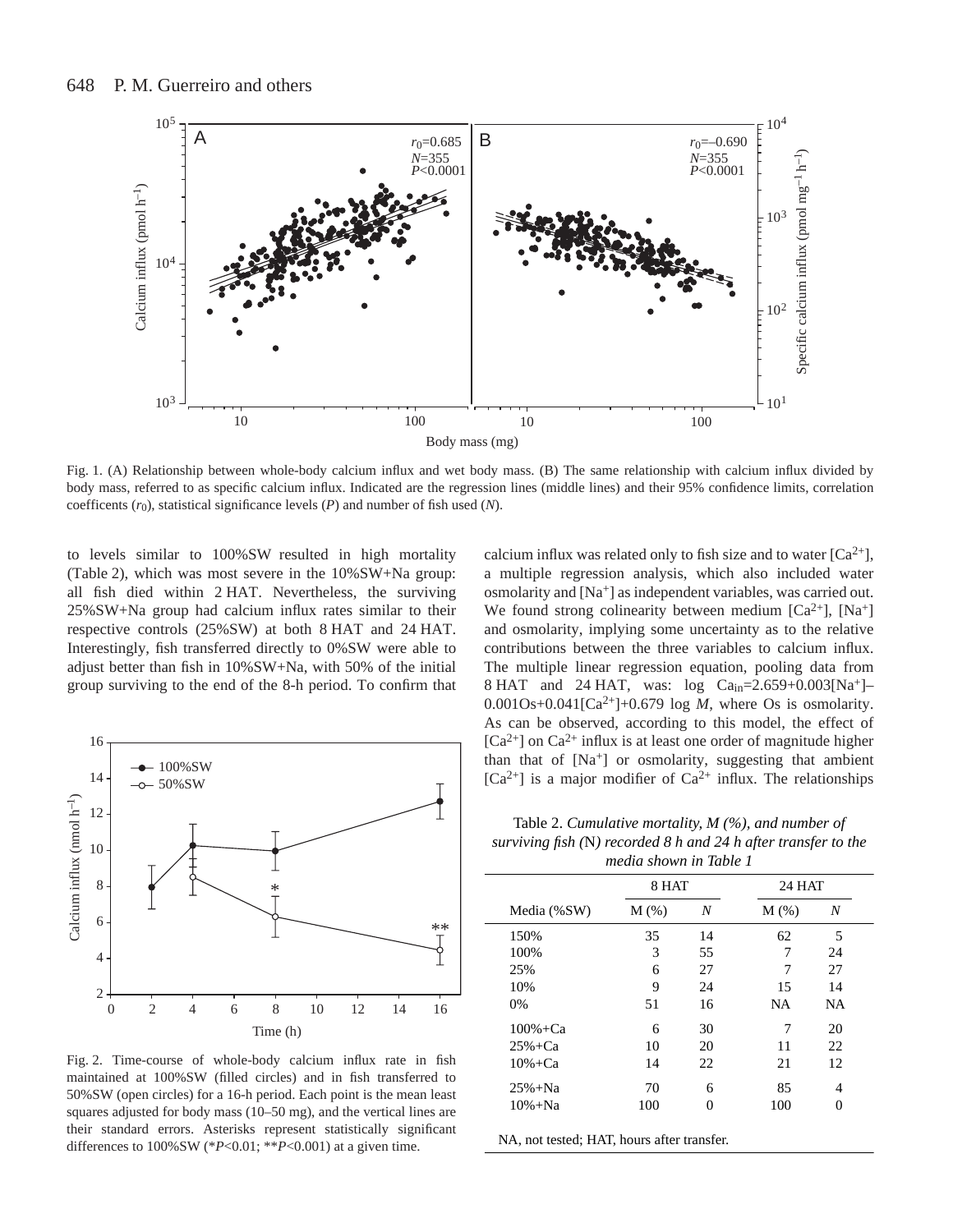

Fig. 3. Effect of salinity (filled bars) and of addition of calcium (bars with diagonal lines) or sodium (bars with horizontal lines) on sea bream larvae whole-body calcium influx after 8 h (A) or 24 h (B) exposure. At 10%SW and 25%SW, calcium and sodium were added to match levels at 100%SW. At 100%SW, calcium levels were added to match those at 150%SW (see Materials and methods and Table·1). Each bar represents the mean least squares adjusted for body mass and respective S.E.M. Identical letters indicate groups that do not differ statistically at *P*=0.05. The daggers indicate 100% mortality; NA, not tested.

between calcium influx, body mass and medium  $[Ca^{2+}]$  at 8 HAT and 24 HAT were as follows:  $Ca<sub>in.8</sub>=283+*M*<sup>0.748</sup> +$  $[Ca^{2+}]^{0.618}$  (adjusted  $r^2$ =0.511, *N*=213, *P*<0.001; range  $[Ca^{2+}]$ 0.5–17.6 mmol<sup>1-1</sup>; range *M* 8.6–82.8 mg) and Ca<sub>in,24</sub>=813+ *M*<sup>0.575</sup>+[Ca<sup>2+</sup>]<sup>0.424</sup> (adjusted  $r^2$ =0.511, *N*=128, *P*<0.001; range  $[Ca^{2+}]$  1.68–17.6 mmol l<sup>-1</sup>; range *M* 10.0–57.6 mg).

*Effect of salinity and addition of [Ca2+] or [Na+] on drinking*

As with calcium uptake, drinking rate was highly positively correlated to fish mass (at  $100\%$  SW *DR*=46.6 $M^{0.785}$ ;  $r_0$ =0.677, *P*<0.001, *N*=78). A marked salinity-dependent reduction in drinking was observed at  $8$  HAT (Fig. 4A). Fish that were exposed to media at lower salinities exhibited drinking rates



Fig. 4. Effect of salinity (filled bars) and of addition of calcium (bars with diagonal lines) or sodium (bars with horizontal lines) on sea bream larvae drinking rate after  $8 h (A)$  and  $24 h (B)$  exposure. See legend to Fig. 3 for further details.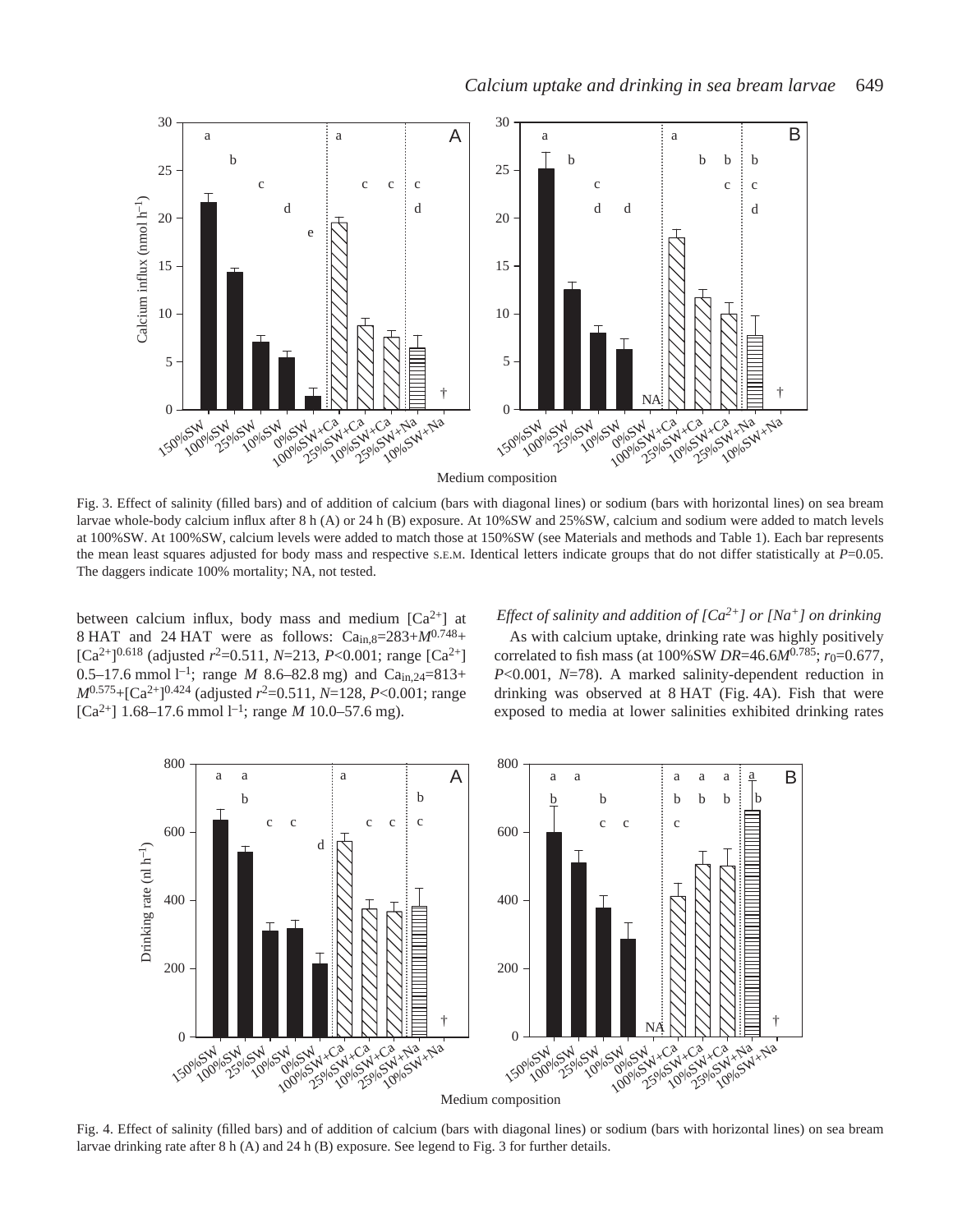#### 650 P. M. Guerreiro and others

that were significantly lower than those of control 100%SW fish. Fish exposed to 150%SW had drinking rates that were slightly higher but not statistically different from those kept at 100%SW. Drinking at 0%SW was significantly reduced in relation to all other tested media. After 24 HAT, similar relationships to that of 8 HAT were observed (Fig. 4B). Addition of calcium or sodium had no significant effects on drinking, although there was an indication that addition of calcium and especially sodium might stimulate drinking after 24 h. However, the large variability and low number of surviving fish meant this trend could not be confirmed.

Calcium imbibed was estimated from the drinking rate, and the extra-intestinal contribution to the whole-calcium uptake was determined (Fig. 5). Extra-intestinal contributions were higher in media with lower salinity and less calcium, accounting for ~93% of whole-body calcium entry at 10%SW and 0%SW and for ~85% at 25%SW. At 100%SW and above, the extra-intestinal contribution was only 45–50%. The effect of adding calcium to the water at lower salinities was to increase the relative contributions to levels close to those of 100%SW. However, addition of Na had little effect. The

change in the relative contribution of the two routes of calcium uptake is summarized in Fig. 6. The data further emphasise that increased calcium uptake at higher salinities is intimately associated with drinking but it is also dependent on environmental  $[Ca^{2+}]$ , since extra-intestinal uptake is also enhanced. It was not possible to separate the relative importance of drinking and  $[Ca^{2+}]$  because of colinearity in the multiple regression.

#### **Discussion**

Gilthead sea bream grown in full-strength seawater show a linear increase in body calcium content, indicating a constant calcium accumulation related to skeletal growth. The relationship is allometric, possibly reflecting the higher density of the calcified skeleton. These requirements in calcium are met by an exponential increase in calcium uptake as the fish grows, and the positive relationship between fish size and calcium influx is maintained in larvae exposed to different salinities. The higher specific calcium uptake (i.e. expressed as influx per body mass) in larvae than in adults may be, at least



Fig. 5. Effect of salinity and of addition of calcium or sodium on estimated sea bream larvae intestinal (filled bars) and extraintestinal (hatched bars) calcium uptake after  $8 h (A)$  or  $24 h (B)$ exposure. Modification in calcium and sodium in 10%SW, 25%SW and 100%SW is described in the legend to Fig. 3. Asterisks indicate statistically significant difference between intestinal and extra-intestinal fluxes at *P*=0.05. Daggers indicate 100% mortality; NA, not tested.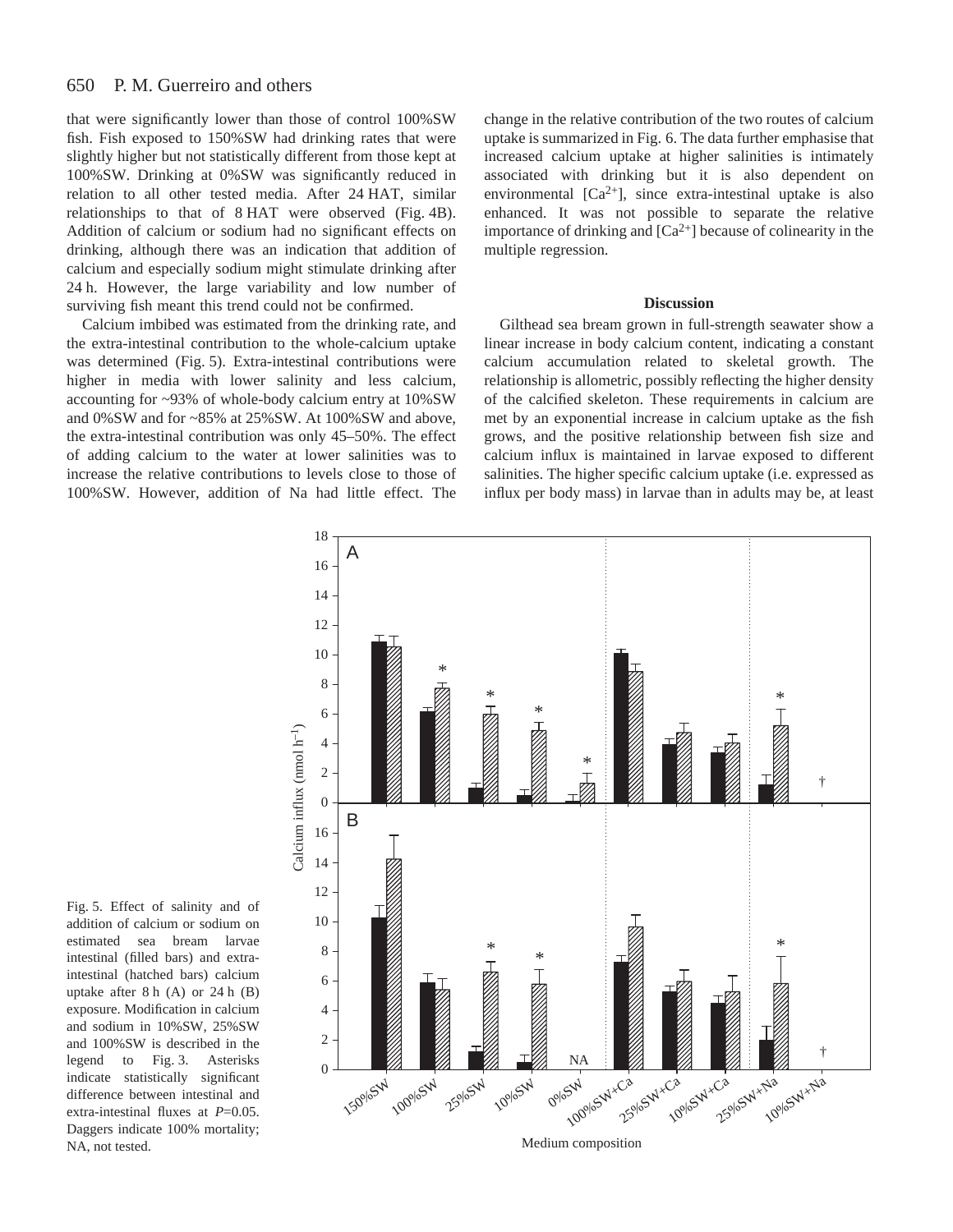partially, due to the larger surface-to-volume ratio of larvae and/or the difference in epithelium permeability for calcium between larvae and adults (Hwang et al., 1994). The results also demonstrate that, as suggested previously (Flik et al., 1996), linear extrapolations from large to small fish are not acceptable.

Since extracellular calcium is maintained within tight limits, this indicates that gilthead sea bream larvae are able to regulate their calcium uptake (and loss) in order to comply with the calcium demands of their normal physiological processes as well as the extra demand imposed by the intense calcification period. This is also supported by the observation that fish adapted to low-calcium environments are capable of modulating transport mechanisms to sustain similar or greater accumulation rates of body calcium content during growth (Chou et al., 2002; Flik et al., 1986; Hwang et al., 1996; Mol et al., 1999; Vonck et al., 1998).

Gilthead sea bream larvae transferred from 100%SW to a hyposmotic environment  $(50\% \text{SW})$  require at least 16 h to adapt calcium transport mechanisms to the new environmental conditions. In juveniles of silver sea bream (*Sparus sarba*), abrupt hyposmotic exposure (from 33‰ to 6‰) resulted in a decline in serum total calcium at 24 HAT and a return to preexposure levels by 120 HAT (Kelly and Woo, 1999). A similar effect was reported by Mancera et al. (1993) for the gilthead sea bream, with complete recovery occurring after 30 days. In gilthead sea bream larvae, it was not possible to measure serum calcium, but a strong relationship between calcium influx and water salinity was found both at 8 HAT



Fig. 6. Relationship between adjusted means of whole-body (squares, broken line), intestinal (circles, continuous line) and extra-intestinal (inverted triangles, dotted line) calcium uptake and environmental calcium concentration for the data from Fig. 5. Regression lines are shown, and closed and open symbols indicate, respectively, 8 h and 24 h after transfer from 100%SW to other experimental salinities.

and 24 HAT. Furthermore,  $[Ca^{2+}]$  appears to be the main environmental factor determining calcium influx, as shown by the fact that fish exposed to CaCl<sub>2</sub>-enriched seawater had whole-body influx rates similar to those of control (nonenriched) seawater of similar calcium content. By contrast, salinity itself appeared to have little effect on calcium influx since NaCl-enriched diluted seawater had no effect on calcium influx. However, an effect of NaCl on calcium influx cannot be completely excluded since the low number of surviving larvae in the NaCl-treated group may not have allowed a more thorough analysis.

Few studies have described the effects of environmental calcium on calcium uptake in fish larvae. Tilapia larvae acclimated to freshwater with a high or low calcium content had a differential calcium influx when exposed to diverse calcium concentrations (Hwang et al., 1994). Tilapia larvae, in common with the sea bream larvae, had significantly lower calcium influxes immediately after transfer to water containing less calcium. Moreover, effluxes became progressively lower in the low-calcium group, indicating calcium retention to maintain a positive balance (Chou et al., 2002; Hwang et al., 1996). These observations further emphasise the ability of larval fish to accommodate their transporting mechanisms in response to changes in calcium.

An unexpected observation in the present study was that NaCl supplementation of diluted SW to obtain 36 g  $l^{-1}$  resulted in very high mortalities. This suggests that ion-exchange mechanisms may have been affected and that the ratio between  $Na<sup>+</sup>$  and/or Cl<sup>-</sup> and the other ionic components in the water are

> essential for maintenance of normal physiology in larvae. Potential explanations for the effects observed with excess Na<sup>+</sup> could be (1) a Na<sup>+</sup>/K<sup>+</sup> imbalance that would compromise the  $Na^+/K^+$ pump or (2) slowing down or even reversal in direction of the  $Na^+/Ca^{2+}$  exchanger in the serosa side leading to an accumulation of intracellular Na<sup>+</sup>, which would be aggravated by the mentioned K<sup>+</sup> imbalance. However, further work will be required to clarify which mechanisms are affected by NaCl supplementation.

# *Drinking and calcium uptake*

The results from the present study with gilthead sea bream larvae show a clear dependence of drinking rates on external osmolarity during the adaptation of gilthead sea bream to low-salinity environments. This is expected since the dehydrating strength of the medium determines the amount of water required to replace osmotic losses through body surfaces (Fuentes and Eddy, 1997). Other studies with marine and euryhaline fish larvae – herring (*Clupea harengus*), plaice (*Pleuronectes platessa*), cod (*Gadus morhua*; Tytler and Blaxter, 1988a), sea bass (Flik et al., 2002) and tilapia (Lin et al., 2001; Miyazaki et al., 1998) –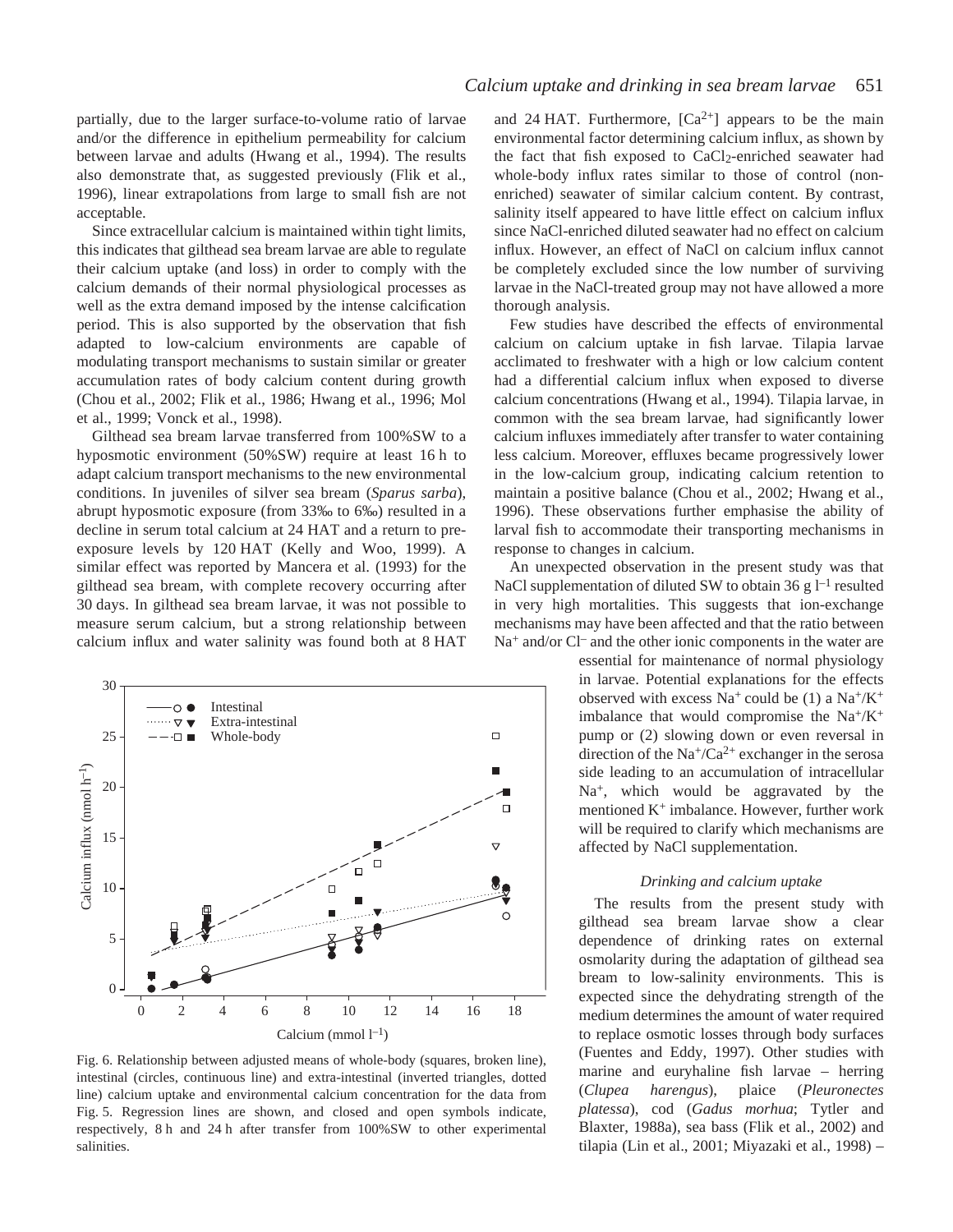have similarly shown a decrease or increase in drinking when exposed to lower or higher salinities, respectively. In the sea bream larvae, exposure to 150%SW did not increase drinking rates significantly above those of fish in 100%SW, possibly because salt loads would be too high, as indicated by the higher mortality at 150%SW. Reduction in drinking at 55‰, compared with 34‰, has been observed in adult *Aphanius dispar* in the Dead Sea, probably as a means to reduce salt intake (Skadhaug and Lotan, 1974).

In seawater fish, the amount of calcium that enters the intestinal tract as a consequence of drinking is rather large, both due to high drinking rates and the elevated calcium concentration in water (Flik et al., 1995; Flik and Verbost, 1993; Sundell and Björnsson, 1988). There are no available data on calcium absorption from the intestine in larvae and only a few studies have considered this parameter in adult fish. Estimates of the contribution of intestinal calcium uptake are variable and range from almost zero to 20% in freshwater and seawater tilapia (Schoenmakers et al., 1993) to 40% in seawater cod (Sundell and Björnsson, 1988) and 70% in the euryhaline flounder *Paralichthys lethostigma* (Hickman, 1968). However, it is likely that intestinal  $Ca^{2+}$  absorption rates vary with ambient salinity,  $Ca^{2+}$  or bicarbonate (Wilson et al., 2002) concentrations. Estimates in gilthead sea bream juveniles in 100%SW indicate that the intestinal calcium absorption rate can reach 90% (Guerreiro et al., 2002). Assuming an identical absorption rate in gilthead sea bream larvae, intestinal calcium transport could account for as much as 40% of the total calcium uptake. In the gilthead sea bream, the dependence of whole-body calcium uptake and environmental  $[Ca^{2+}]$  is mainly due to a high dependence of the intestinal route on environmental conditions. The decrease in the intestinal contribution with the decrease in salinity most probably was a result of a limitation imposed by the amount of drinking, which can be enhanced or reduced in proportion to environmental  $[Ca^{2+}]$ . At lower environmental  $[Ca^{2+}]$ , calcium influx is largely dependent on extra-intestinal transport. These results are in agreement with those obtained by Vonck et al. (1998) for branchial calcium influxes in juvenile tilapia raised at different salinities and water calcium content. The lack of parallelism in the relationship between extra-intestinal and intestinal calcium uptake as a function of  $[Ca<sup>2+</sup>]$  and the smaller slope for extra-intestinal uptake (Fig. 6) suggest that the dominant uptake transport mechanisms at the two sites are different, perhaps with active transport being an important component extra-intestinally and more passive or exchange mechanisms favoured intestinally when calcium gradients are favourable. In support for this hypothesis, a regulated low-affinity, high-capacity transport, possibly mediated by a carrier protein, have been described (Klaren et al., 1993). The question as to whether intestinal transport is just a consequence of drinking or provides a significant contribution to calcium balance remains to be clarified.

In fish larvae, the mitochondria-rich chloride cells, the major site for  $Ca^{2+}$  and NaCl exchange in the external epithelia (Flik et al., 1995, 1996; Perry and Flik, 1988), are located throughout

the body integument, namely in areas where the interface between the bathing water and the extracellular fluids is thin. Seawater-adapted larvae have more chloride cells than those in freshwater, presumably to excrete excess NaCl (Flik et al., 2002; van der Heijden et al., 1999). As fish larvae develop, the distribution of the chloride cells changes and they become restricted to the gills in juveniles (see review by Kaneko et al., 2002; van der Heijden et al., 1999; Wales and Tytler, 1996). In 30-day-old gilthead sea bream larvae adapted to seawater, the highest density of chloride cells (MR-cells) is present in regions with high calcium requirements such as the jaw and fin epithelia, which are undergoing mineralisation (P.M.G., J.F., G.F., J.R., D.M.P. and A.V.M.C., unpublished results). The identification of extra-branchial MR-cells in these regions, as well as in the trunk and opercular surface, suggests that in gilthead sea bream larvae they may play an important role in extra-intestinal calcium uptake, providing for direct uptake in areas of high calcium demand, as previously suggested (Flik et al., 1995; Hwang et al., 1994; Varsamos et al., 2002).

In conclusion, the present study shows that gilthead sea bream larvae are able to accommodate their calciumtransporting mechanism according to the environmental conditions and that drinking and the intestine provide the main route for the increased calcium influx at higher salinities. The contribution of the intestine to the overall calcium uptake in diluted seawater and freshwater is negligible, and extraintestinal mechanisms ensure adequate calcium uptake in calcium-depleted environments. By contrast, in calcium-rich waters and in seawater, the intestinal route becomes increasingly important. The mechanism by which calcium is taken up in the intestine remains to be elucidated but the strong uptake in response to added calcium and the relationship with salinity suggests that calcium transport is associated with or dependent on that of other ions.

This research has been carried out with the financial support of the Commission of the European Union, Quality of Life and Management of Living Resources specific RTD programme (Q5RS- Q5RS-2001-02904). P.M.G., J.F. and J.R. were in receipt of fellowships PRAXIS/BD/9207/96, PRAXIS/BPD/22033/99 and SFRH/BPD/1524/2000, respectively, from Fundação para a Ciência e Tecnologia (Portugal).

#### **References**

- **Alderdice, D. F.** (1988). Osmotic and ionic regulation in teleost eggs and larvae. In *The Physiology of Developing Fish*, vol. XI A (ed. W. S. Hoar and D. J. Randall), pp. 163-251. London: Academic Press.
- **Chou, M.-Y., Yang, C.-H., Lu, F.-I., Lin, H.-C. and Hwang, P.-P.** (2002). Modulation of calcium balance in tilapia larvae (*Oreochromis mossambicus*) acclimated to low-calcium environments. *J. Comp. Physiol. B* **172**, 109-114.
- Faustino, M. and Power, D. M. (1998). Development of osteological structures in the sea bream: vertebral column and caudal fin complex. *J. Fish Biol.* **52**, 11-24.
- Faustino, M. and Power, D. M. (1999). Development of the pectoral, pelvic, dorsal and anal fins in cultured sea bream. *J. Fish Biol.* **54**, 1094-1110.
- **Faustino, M. and Power, D. M.** (2001). Osteologic development of the